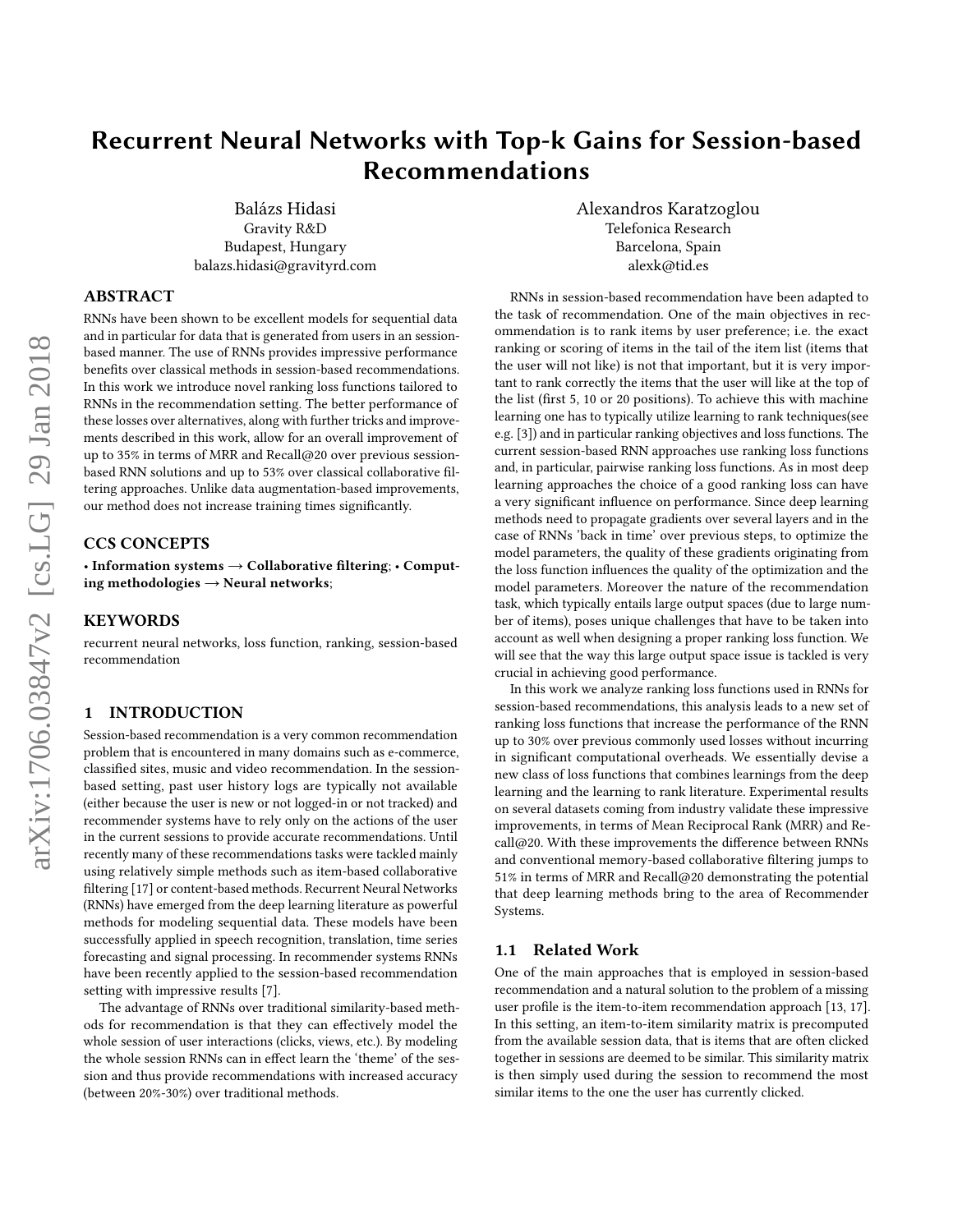Long Short-Term Memory (LSTM) [\[10\]](#page-8-4) networks are a type of RNNs that have been shown to solve the optimization issues the plague vanilla-type RNNs. LSTM's include additional gates that regulate when and how much of the input to take into account and when to reset the hidden state. A slightly simplified version of LSTM – that still maintains all their properties – are Gated Recurrent Units (GRUs) [\[5\]](#page-8-5), which we use in this work. Recurrent Neural Networks have been used with success in the area of session-based recommendations; [\[7\]](#page-8-1) proposed a Recurrent Neural Network with a pairwise ranking loss for this task, [\[19\]](#page-8-6) proposed data augmentation techniques to improve the performance of the RNN for sessionbased recommendations; these techniques have though the side effect of increasing training times as a single session is split into several sub-sessions for training. Session-based RNNs have been augmented [\[8\]](#page-8-7) with feature information, such as text and images from the clicked/consumed items, showing improved performance over the plain models. RNNs have also been used in more standard user-item collaborative filtering settings where the aim is to model the evolution of the user and items factors [\[21\]](#page-8-8),[\[6\]](#page-8-9) where the results are less striking, with the proposed methods barely outperforming standard matrix factorization methods. This is to be expected as there is no strong evidence on major user taste evolution in a single domain in the timeframes of the available datasets and sequential modeling of items that are not 'consumed' in sessions such as movies might not bring major benefits.

Another area touched upon in this work are loss functions tailored to recommender systems requirements. This typically means ranking loss functions. In this area there has been work particularly in the context of matrix factorization techniques. One of the first learning to rank techniques for collaborative filtering was introduced in [\[20\]](#page-8-10). Essentially a listwise loss function was introduced along with an alternating bundle method for optimization of the factors. Further ranking loss function for collaborative filtering were introduced in [\[18\]](#page-8-11) [\[15\]](#page-8-12) and [\[12\]](#page-8-13). Note that the fact that these loss functions work well in matrix factorization does not guarantee in any way that they are an optimal choice for RNNs as backpropagation requirements are stronger than those posed by simple SGD. We will in fact see that BPR, a popular choice of loss function, needs to be significantly modified to extract optimal results in the case of RNNs for session-based recommendations. Another work related to sampling large output spaces in deep networks for efficient loss computations for language models is the 'blackout' method [\[11\]](#page-8-14), where essentially a sampling procedure similar to the one used in [\[7\]](#page-8-1) is applied in order to efficiently compute the categorical cross-entropy loss.

## <span id="page-1-4"></span>2 SAMPLING THE OUTPUT

In the remainder of the paper we will refer to the RNN algorithm implemented in [\[7\]](#page-8-1) as GRU4Rec, the name of the implementation published by the authors on github <sup>[1](#page-1-0)</sup>. In this section we revisit how GRU4Rec samples negative feedback on the output and discuss its importance. We extend this sampling with an option for additional samples and argue that this is crucial for the increased recommendation accuracy we achieve (up to 51% improvement).

In each training step, GRU4Rec takes the item of the current event in the session – represented by a one-hot vector – as an input. The output of the network is a set of scores over the items, corresponding to their likelihood of being the next item in the session. The training iterates through all events in the sequence. The complexity of the training with backpropagation through time is  $O(N_E(H^2 + HN_O))$  where  $N_E$  is the number of training events,<br>*H* is the number of hidden units and  $N_O$  is the number of outputs H is the number of hidden units and  $N_Q$  is the number of outputs, for which scores are computed. Computing scores for all items is very impractical, since it makes the network unscalable<sup>[2](#page-1-1)</sup>. Therefore GRU4Rec uses a sampling mechanism and during training computes the scores for a subset of the items only.

Instead of making a forward and backward pass with one training example only and then moving to the next, the network is fed with a bundle of examples and is trained on the mean gradient. This common practice is called *mini-batch training* and has several benefits, e.g. utilizing the parallelization capabilities of current hardware better, thus training faster, and producing more stable gradients than stochastic gradient training and thus converging faster. GRU4Rec introduced mini-batch based sampling [\[7\]](#page-8-1). For each example in the mini-batch, the other examples of the same mini-batch serve as negative examples (see Figure [1\)](#page-1-2).<sup>[3](#page-1-3)</sup> This method is practical from an implementation point of view and can be also implemented efficiently for GPUs.

<span id="page-1-2"></span>

Figure 1: Mini-batch sampling.

The network can be trained with one of three different listwise ranking loss functions (see Section [3\)](#page-2-0). All loss functions require a score for the target item (i.e. for the item which was the actual next item) and score(s) for at least one negative sample (i.e. item other than the target). One property of ranking losses is that learning happens only if the score of the target item does not exceed that of the negative samples by a large margin, otherwise the items are already in the right order, so there is nothing to be learned. Therefore, when utilizing a sampling procedure, it is crucial that high scoring items make it among the negative samples. Whether an item has a high score, depends on the context (item sequence) the scores are actually computed for. Popular items generally score high in many situations, making popularity-based sampling a good sampling strategy. Mini-batch sampling is basically a form of popularitybased sampling, since the training iterates through all events, thus

<span id="page-1-0"></span><sup>1</sup><https://github.com/hidasib/GRU4Rec>

<span id="page-1-1"></span> $^2$  While it can still result in an acceptable training time for smaller datasets, especially if the number of items is only a few tens of thousand, algorithms scaling with the product of the number of events and items cannot scale up for larger datasets

<span id="page-1-3"></span> $\bar{^3}$ e.g.: Assume a mini-batch of 32 examples, with one desired output (target) for each example. Scores are computed for all 32 items for each of the 32 examples resulting in  $32 \times 32 = 1024$  scores. Thus we have 31 scores of negative examples for each of the targets.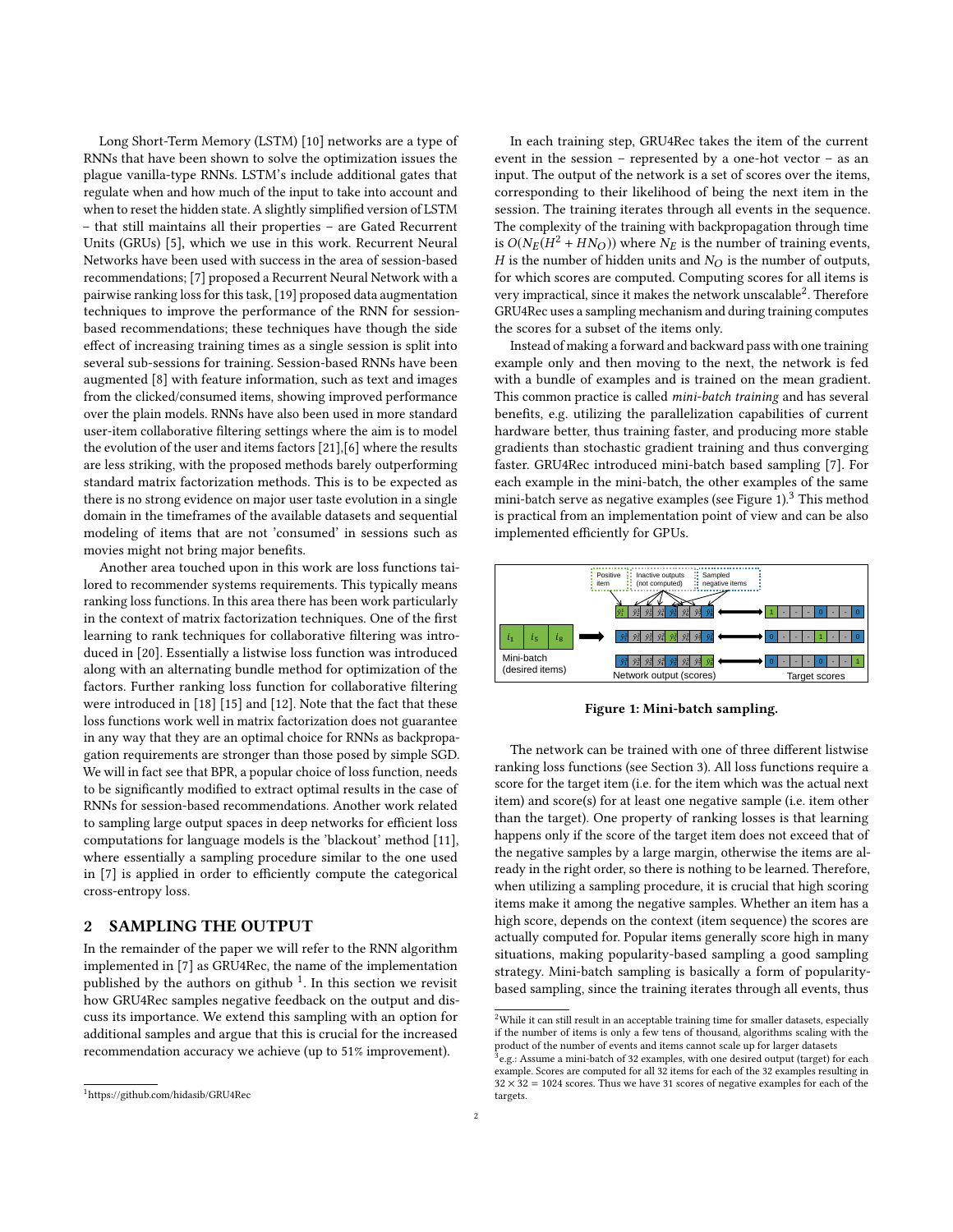the probability of an item acting as a negative sample is proportional to its support. The problem with popularity-based sampling is that learning can slow down after the algorithm learns to (generally) rank target items above popular ones, and thus can still be inaccurate with ranking long tail high scoring items. On the other hand, uniform sampling slows down learning, due to the high number of low scoring negative samples, but might produce an overall more accurate model if trained indefinitely. In our experience, popularity-based sampling generally produces better results.

Tying sampling to the mini-batches has several practical benefits, but is too restrictive for three reasons. (1) Mini-batch sizes are generally small, ranging from few tens to few hundreds. If the number of items is large, the small sample size further hinders the chance of including all of the high scoring negative examples. (2) Mini-batch size has a direct effect on the training. E.g. we found that training with smaller mini-batch sizes (30-100) produces more accurate models, but training with larger ones is faster on the GPU due to parallelization. (3) The sampling method is inherently popularity-based, which generally is a good strategy, but might not be optimal for all datasets.

Therefore we extend the sampling of GRU4Rec with additional samples. We sample  $N_A$  items which are shared by the examples of the mini-batch, i.e. the same samples are used for each exam-ple<sup>[4](#page-2-1)</sup>. These additional samples are used along with the  $N_B - 1$ <br>samples coming from the mini-batch (popularity) sampling. Adsamples coming from the mini-batch (popularity) sampling. Additional samples can be sampled in any way, we chose to sample proportional to  $\mathrm{supp}_i^\alpha$ , where  $\mathrm{supp}_i$  is the support of the item and  $\alpha$  is the parameter of the sampling.  $\alpha = 0$  and  $\alpha = 1$  gives uniform and popularity-based sampling respectively.

Adding more samples naturally increases the complexity, since  $N_O$  increases from  $N_B$  to  $N_A + N_B$ . However, the computations are easily parallelizable, thus there is no actual increase in the training time on modern GPUs up to a certain sample size (see Section [4.1\)](#page-6-0). The efficient implementation of this sampling however is not trivial. Sampling according to a distribution on GPUs is slow, thus it should be handled by the CPU. The sampled item IDs can be given to the GPU along with the item IDs of the mini-batch. Sampling the distribution takes some time every time a new minibatch is formed, thus GPU execution is frequently interrupted, making GPU utilization low and thus training slow. On the top of that, sampling a few items at once is less efficient than sampling lots of them, even on CPU. Therefore we implemented a cache that pre-samples and stores lots of negative samples. Training uses up these samples and the cache is recomputed once it is empty. We found that pre-sampling 10-100 million item IDs significantly improves training speed when compared to using no cache at all.

# <span id="page-2-0"></span>3 LOSS FUNCTION DESIGN

In this section we examine the loss functions implemented in GRU4Rec and identify their weaknesses. We propose two ways to stabilize the numerical instability of the cross-entropy loss, we show how learning with the TOP1 and BPR pairwise losses degrades as we add more samples to the output, and propose a family of loss functions based on pairwise losses that alleviates this problem. We note that, while our aim is to improve GRU4Rec, the loss functions proposed in this section can be also used with other models, such as matrix factorization.

#### 3.1 Categorical cross-entropy

Categorical cross-entropy measures the distance of a proposed (discrete) probability distribution  $q$  from the target distribution  $p$ as defined by [\(1\)](#page-2-2).

<span id="page-2-2"></span>
$$
H(p,q) = -\sum_{j=1}^{N} p_j \log q_j \tag{1}
$$

 $_{j=1}^{\quad \, j=1}$ This loss is often used in machine learning and deep learning in particular for multi-class classification problems. Next item recommendation can be interpreted as classification, where the class labels are the items in the system and item sequences need to be assigned with the label of the item that follows. In a single-label scenario – such as next item recommendation – the target distribution is a one-hot vector over the set of items, with the coordinate corresponding to the target item set to 1. The proposed distribution consists of the scores assigned to the items by the algorithm. The output scores need to be transformed to form a distribution. It is common practice to use the softmax transformation [\(2\)](#page-2-3), which is a continuous approximation of the max operation. This naturally aligns with the sentiment that the label with the highest score is assigned to the sequence.

<span id="page-2-3"></span>
$$
s_i = \frac{e^{r_i}}{\sum_{j=1}^{N} e^{r_j}}\tag{2}
$$

 $\sum_{j=1}^{\infty} e^{-y}$  Cross-entropy in itself is a pointwise loss, as it is the sum of independent losses defined over the coordinates. Combining it with softmax introduces listwise properties into the loss, since the loss now cannot be separated over coordinates. Putting them together we get the following loss function over the scores (assuming that the target item is indexed by  $i$ ):

$$
L_{\rm xe} = -\log s_i = -\log \frac{e^{r_i}}{\sum_{j=1}^{N} e^{r_j}}
$$
 (3)

 $\sum_{j=1}^{\infty} e^{-j}$ Fixing the instability: One of the losses available in GRU4Rec was cross-entropy with softmax scores. [\[7\]](#page-8-1) reported slightly better results than with other losses, but deemed the loss to be unstable for a large fraction of the hyperparameter space and thus advised against its use. This instability comes from the limited numerical precision. Assuming that there is a k for which  $r_k \gg r_i$ ,  $s_i$  becomes very small and rounded to 0, because of the limited precision. The very small and rounded to 0, because of the limited precision. The loss then computes log 0, which is undefined. Two ways to circumvent this problem are as follow: (a) compute  $-\log(s_i + \epsilon)$ , where  $\epsilon$ is a very small value (we use  $10^{-24}$ ); (b) compute  $-\log s_i$  directly as  $-r_i + \log \sum_{j=1}^{N} e^{r_j}$ . The former introduces some noise, while the as  $-r_i$  +  $\log \sum_{j=1} e^{-r}$ . The former infroduces some noise, while the latter does not allow the separated use of the transformation and the loss, but both methods stabilize the loss. We did not observe any differences in the results of the two variants.

## 3.2 Ranking losses: TOP1 & BPR

GRU4Rec offers two loss functions based on pairwise losses. Pairwise losses compare the score of the target to a negative example

<span id="page-2-1"></span><sup>4</sup>However, the scores of these samples will be still different per example, because of the differing item sequences they are based on.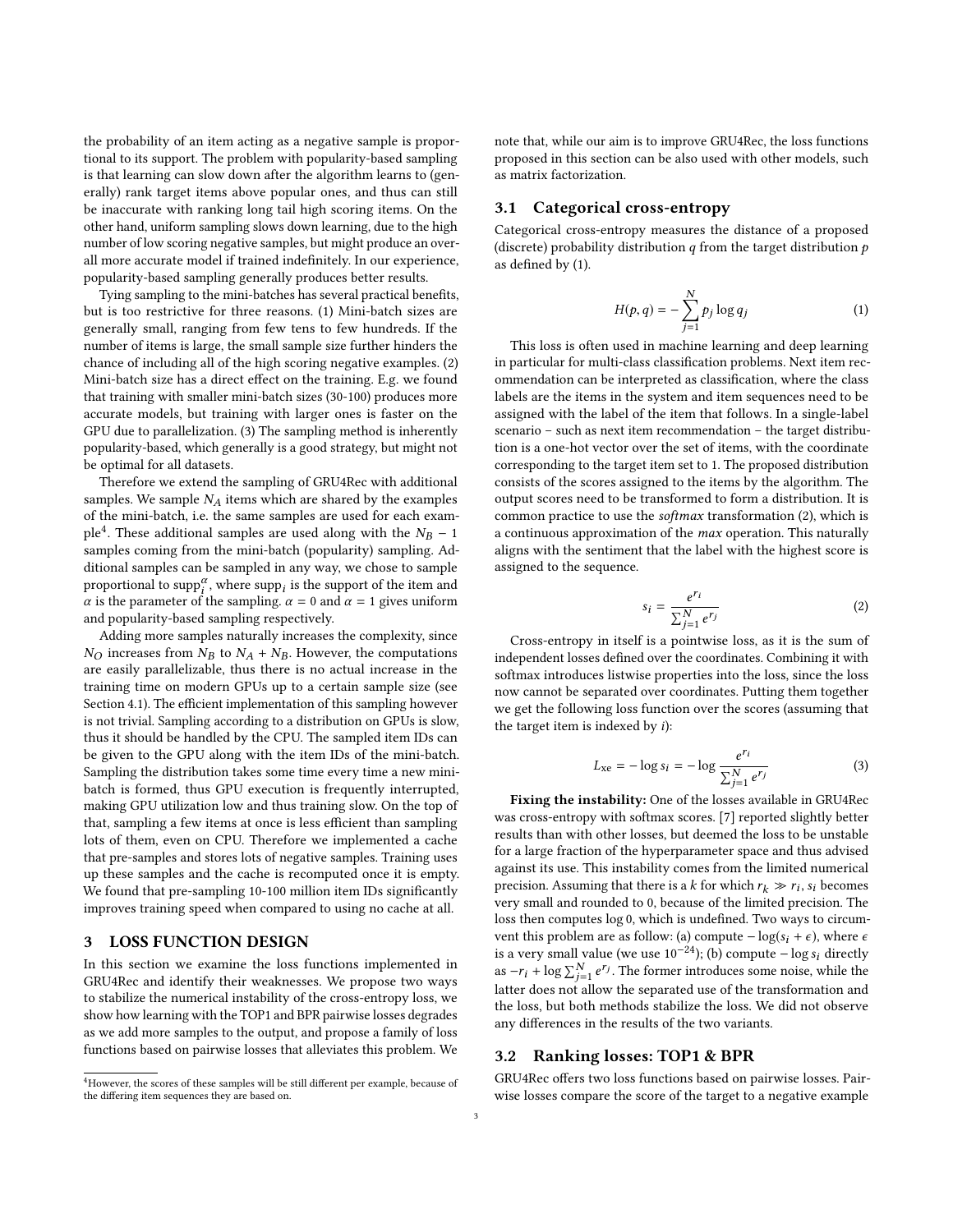(i.e. any item other than the target). The loss is high if the target's score is higher than that of the negative example. GRU4Rec computes scores for multiple negative samples per each target, and thus the loss function is composed as the average of the individual pairwise losses. This results in a listwise loss function, which is composed of pairwise losses.

One of the loss functions is coined TOP1 [\(4\)](#page-3-0). It is a heuristically put together loss consisting of two parts. The first part aims to push the target score above the score of the samples, while the second part lowers the score of negative samples towards zero. The latter acts as a regularizer, but instead of constraining the model weights directly, it penalizes high scores on the negative examples. Since all items act as a negative score in one training example or another, it generally pushes the scores down.

<span id="page-3-0"></span>
$$
L_{\text{top1}} = \frac{1}{N_S} \sum_{j=1}^{N_S} \sigma(r_j - r_i) + \sigma(r_j^2)
$$
 (4)

 $j$  runs over the  $N_S$  sampled negative (non-relevant) items, relevant items are indexed by i.

The other loss function [\(5\)](#page-3-1) is based on the popular Bayesian Personalized Ranking (BPR) [\[16\]](#page-8-15) loss. Here the negative log-probability of the target score exceeding the sample scores is minimized (i.e. the probability of target scores being above sample scores is maximized). The non-continuous  $P(r_i > r_j)$  is approximated by  $\sigma(r_i - r_j)$ .

<span id="page-3-1"></span>
$$
L_{\rm bpr} = -\frac{1}{N_S} \sum_{j=1}^{N_S} \log \sigma(r_i - r_j)
$$
 (5)

3.2.1 Vanishing gradients. Taking the average of individual pairwise losses has an undesired side effect. Examining the gradients for the TOP1 and BPR losses w.r.t. the target score  $r_i$ , ([\(6\)](#page-3-2) and [\(7\)](#page-3-3) reconcitively) reveals that under certain circumstances gradients respectively) reveals that under certain circumstances gradients vanish and thus learning stops. With pairwise losses, one generally wants to have negative samples with high scores, as those samples produce high gradients. Or intuitively, if the score of the negative sample is already well below that of the target, there is nothing to learn from that negative sample anymore. For this discussion we will denote samples where  $r_j \ll r_i$  *irrelevant*. For an irrelevant<br>sample  $\sigma(r_i - r_i)$  in  $((6)$  and  $1 - \sigma(r_i - r_i)/7$  will be close to zero sample  $\sigma(r_i - r_i)$  in ([\(6\)](#page-3-2) and  $1 - \sigma(r_i - r_i)$  [\(7\)](#page-3-3) will be close to zero. Therefore, any irrelevant sample adds basically nothing to the total gradient. Meanwhile the gradient is always discounted by the total number of negative samples. By increasing the number of samples, the number of irrelevant samples increases faster than that of including relevant samples, since the majority of items is irrelevant as a negative sample. This is especially true for non-popularity-based sampling and high sample numbers. Therefore these losses start to vanish as the number of samples increase, which is counterintuitive and hurts the full potential of the algorithm.[5](#page-3-4)[6](#page-3-5)

<span id="page-3-2"></span>
$$
\frac{\partial L_{\text{top1}}}{\partial r_i} = -\frac{1}{N_S} \sum_{j=1}^{N_S} \sigma(r_j - r_i) \left(1 - \sigma(r_j - r_i)\right) \tag{6}
$$

<span id="page-3-3"></span>
$$
\frac{\partial L_{\text{bpr}}}{\partial r_i} = -\frac{1}{N_S} \sum_{j=1}^{N_S} \left( 1 - \sigma (r_i - r_j) \right) \tag{7}
$$

Note, that TOP1 is sensitive to relevant examples where  $r_j \gg r_i$ , ich is an oversight in the design of the loss While this is unlikely which is an oversight in the design of the loss. While this is unlikely to happen, it cannot be outruled. For example, when comparing a niche target to a very popular sample – especially during the early phase of learning – the target score might be much lower than the sample score.

We concentrated on the gradients w.r.t. the target score, but a similar issue can be observed for the gradients on the negative scores. The gradient w.r.t. the score of a negative sample is the gradient of the pairwise loss between the target and the sample divided by the number of negative samples. This means that even if all negative samples would be relevant, their updates would still diminish as their number grows.

#### 3.3 Ranking-max loss function family

To overcome the vanishing of gradients as the number of samples increase, we propose a new family of listwise loss functions, based on individual pairwise losses. The idea is to have the target score compared with the most relevant sample score, which is the maximal score amongst the samples. The general structure of the loss is described by [\(8\)](#page-3-6).

<span id="page-3-6"></span>
$$
L_{\text{pairwise-max}}\left(r_i, \{r_j\}_{j=1}^{N_S}\right) = L_{\text{pairwise}}(r_i, \max_j r_j)
$$
\n(8)

\nThe maximum selection is non-differentiable and thus cannot be

used with gradient descent. Therefore we use the softmax scores to preserve differentiability. Here, the softmax transformation is only used on the negative examples (i.e.  $r_i$  is excluded), since we are<br>looking from the maximum score amongst the negative examples looking from the maximum score amongst the negative examples. This naturally results in loss functions where each negative sample is taken into account proportional to its likelihood of having the maximal score. Based on this general idea, we now derive the TOP1 max and BPR-max loss functions.

TOP1-max: The TOP1-max loss is fairly straightforward. The regularizing part does not necessarily need to be only applied for the maximal negative score, however we found that this gave the best results, thus kept it this way. The continuous approximation to the maximum selection entails summing over the individual losses weighted by the corresponding softmax scores  $s_j$ , giving us the TOP1-may loss (9) TOP1-max loss [\(9\)](#page-3-7).

<span id="page-3-7"></span>
$$
L_{\text{top1-max}} = \sum_{j=1}^{N_S} s_j \left( \sigma(r_j - r_i) + \sigma(r_j^2) \right) \tag{9}
$$

 $j=1$ <br>The gradient of TOP1-max [\(10\)](#page-4-0) is the softmax weighted aver-age<sup>[7](#page-3-8)</sup> of individual pairwise gradients. If  $r_j$  is much lower than the maximum of negative scores, its weight will be almost zero and maximum of negative scores, its weight will be almost zero and more weight will be placed on examples with scores close to the maximum. This solves the issue of vanishing gradients with more

<span id="page-3-4"></span><sup>&</sup>lt;sup>5</sup>Simply removing the discounting factor does not solve this problem, since it is equivalent of multiplying the learning rate by  $N_S$ . This would destabilize learning due to introducing high variance into the updates.

<span id="page-3-5"></span><sup>6</sup> For BPR, there is the option of maximizing the sum of individual pairwise probabilities  $\sum_{j=1}^{N_S} P(r_i > r_j)$ , i.e. minimizing – log  $\sum_{j=1}^{N_S} \sigma(r_i - r_j)$ . However, this loss has even worse properties.

<span id="page-3-8"></span> $\int^7 \sum s_j = 1$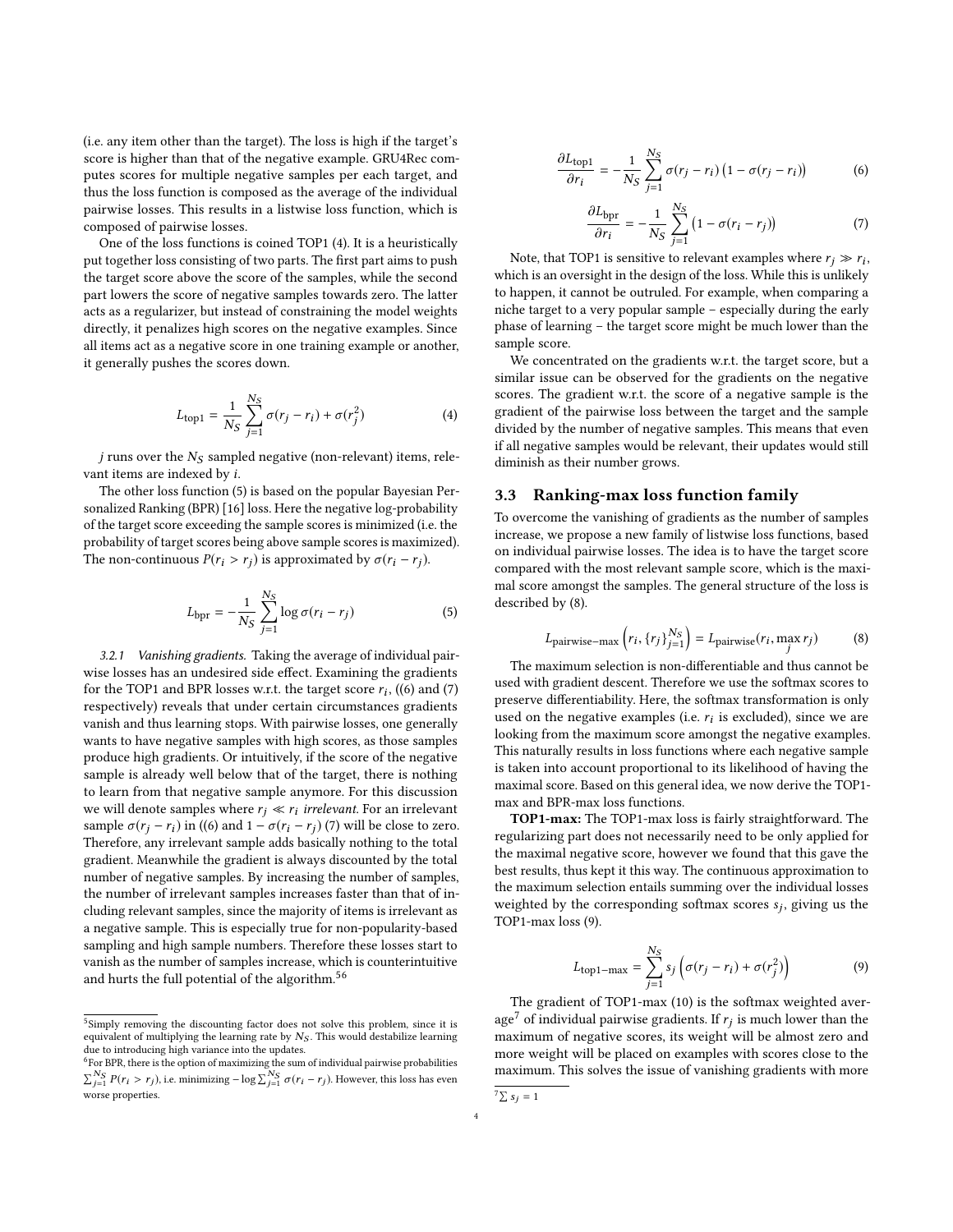<span id="page-4-2"></span>

Figure 2: Median negative gradients of BPR and BPR-max w.r.t. the target score against the rank of the target item. Left: only minibatch samples are used (minibatch size: 32); Center: 2048 additional negative samples were added to the minibatch samples; Right: same setting as the center, focusing on ranks 0-200.

samples, because irrelevant samples will be just ignored, while the gradient will point towards the gradient of the relevant samples. Of course, if all samples are irrelevant, the gradient becomes near zero, but this is not a problem, since if the target score is greater than all sample scores, there is nothing to be learned. Unfortunately, the sensitivity to large sample scores of TOP1 is still an issue as it is the consequence of the pairwise loss and not the aggregation.

<span id="page-4-0"></span>
$$
\frac{\partial L_{\text{top1} - \max}}{\partial r_i} = -\sum_{j=1}^{N_S} s_j \sigma(r_j - r_i) \left(1 - \sigma(r_j - r_i)\right) \tag{10}
$$

BPR-max: Going back to the probability interpretation of BPR, the goal is to maximize the probability of the target score being higher than the maximal sample score  $r_{\text{max}} = \max_j r_j$ . This can be rewritten using conditional probabilities: rewritten using conditional probabilities:

$$
P(r_i > r_{\text{max}}) = \sum_{j=1}^{N_S} P(r_i > r_j | r_j = r_{\text{max}}) P(r_j = r_{\text{max}})
$$
 (11)

 $P(r_i > r_j)$  and  $P(r_j = r_{\text{max}})$  is approximated by  $\sigma(r_i - r_j)$  (as in the original BPR loss) and the softmax score  $s_i$  respectively. We then want to minimize the negative log-probability, which gives us the loss:

$$
L_{\rm bpr-max} = -\log \sum_{j=1}^{N_S} s_j \sigma(r_i - r_j)
$$
 (12)

The gradient of BPR-max [\(13\)](#page-4-1) is the weighted average of individual BPR gradients, where the weights are  $s_j \sigma(r_i-r_j)$ . The relative importance of negative samples *j* and *k* is  $\frac{\sigma(r_i-r_j)s_j}{\sigma(r_i-r_k)s_k} = \frac{e^{r_j}+e^{-r_i+r_j+r_k}}{e^{r_k}+e^{-r_i+r_j+r_k}}$ <br>which behaves like softmay weights if  $r_i \gg r_i + r_i$  or if both *i* portance of negative samples *f* and  $\kappa$  is  $\frac{\sigma(r_i-r_k)s_k}{\sigma(r_i-r_k)s_k} - \frac{\overline{e^{r_k}+e^{-r_i+r_j+r_k}}}{\sigma(r_k+r_k)}$  which behaves like softmax weights if  $r_i \gg r_j + r_k$  or if both  $r_i$  $-r_i+r_j+r_k$ , and  $r_k$  are small. Otherwise it is a smoothed softmax. This means that while  $r_i$  is small, the weights are distributed more evenly, yet<br>clear emphasis will be given to higher sample scores. As rehecomes clear emphasis will be given to higher sample scores. As  $r_i$  becomes higher, the focus shifts quickly to the samples with high scores. This is an ideal behaviour.

<span id="page-4-1"></span>
$$
\frac{\partial L_{\text{bpr-max}}}{\partial r_i} = -\frac{\sum_{j=1}^{N_S} s_j \sigma(r_i - r_j) \left(1 - \sigma(r_i - r_j)\right)}{\sum_{j=1}^{N_S} s_j \sigma(r_i - r_j)}\tag{13}
$$

The gradient w.r.t. a negative sample – with both the BPR-max and TOP1-max – is proportional to the softmax score of the example, meaning that only the items, near the maximum will be updated. This is beneficial, because if the score of a negative sample is low, it doesn't need to be updated. If the score of a sample is much higher than that of the others it will be the only one updated and the gradient will coincide with the gradient of the pairwise loss between the target and the sample score. In a more balanced setting the gradient is between the aforementioned gradient and 0. For example the gradient of BPR-max w.r.t. a negative sample's score is as follows:

$$
\frac{\partial L_{\text{bpr}-\text{max}}}{\partial r_k} = s_k - \frac{s_k \sigma^2 (r_i - r_k)}{\sum_{i=1}^{N_S} s_j \sigma (r_i - r_j)}
$$
(14)

 $\frac{\partial r_k}{\partial r_{j=1}} \sum_{j=1}^{N_S} s_j \sigma(r_i - r_j)$ <br>Figure [2](#page-4-2) depicts how the gradients of BPR and BPR-max behave given the rank of the target item<sup>[8](#page-4-3)</sup>. The rank of the target is the number of negative scores exceeding it, e.g. rank 0 means that the target score is higher than all sample scores. Lower rank means that there are fewer negative samples that are relevant. The figure depicts the median negative gradient w.r.t. the target score in two cases, measured on a dataset sample during the  $1^{st}$  and  $10^{th}$  epochs (i.e. beginning and end of the training): (left) no additional samples were used, only the other examples from a mini-batch of size 32; (middle & right) 2048 additional negative samples were added. The rightmost figure focuses on the first 200 ranks of the figure in the middle. The gradient is slightly higher for BPR when there are more relevant samples (i.e. high ranks). This is natural, since BPR-max focuses on samples closest to the maximum value and ignores other still relevant samples. This entails slightly slower learning for BPRmax when the target item is ranked at the end of the list, but the difference is not really significant. On the other hand, the gradient

<span id="page-4-3"></span><sup>8</sup> Similar trends can be observed when comparing TOP1 and TOP1-max, even though the shape of the curves is quite different from that of BPR.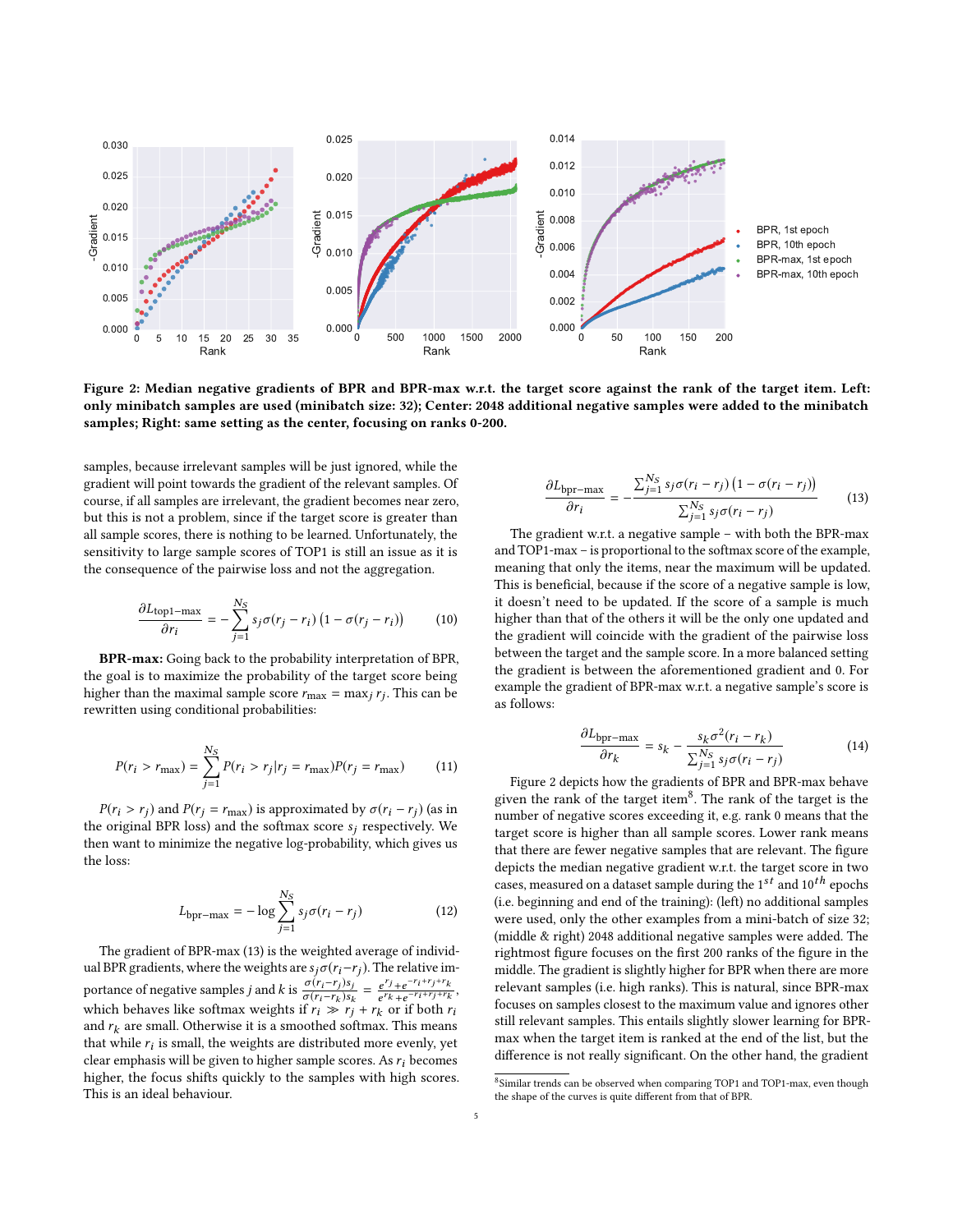of BPR quickly vanishes as the number of relevant samples decrease (i.e. low ranks). The point of vanishing is relative to the total sample size. With small sample size, BPR's gradient starts vanishing around rank 5 (the BPR-max does not vanish until rank 0); meanwhile, with more samples, the BPR gradient is very low, even for rank 100-500 (again, the gradient BPR-max starts decreasing significantly later). This means that BPR can hardly push target scores up in the ranking after a certain point, which comes earlier as the number of sample size increases. BPR-max, on the other hand, behaves well and is able to improve the score all the way.

3.3.1 BPR-max with score regularization. Even though we showed that the heuristic TOP1 loss is sensitive to relevant samples with very high scores, it was found to be performing better than BPR in [\[7\]](#page-8-1). According to our observation, the same is true for the relation of TOP1-max and BPR-max. Part of the reasons lies in the rare occurrence of  $r_i \gg r_i$  while  $r_i \approx 0$  simultaneously. If only the first condition is met, the gradient w.r.t.  $r_i$  might vanish, but the regularizing part of TOP1 makes sure that  $r_j$  is moved towards zero, which<br>might even make the undate possible for  $r_j$  next time (e.g. if  $r_j$  was might even make the update possible for  $r_i$  next time (e.g. if  $r_i$  was negative, moving it towards zero decreases the difference with  $r_i$ ).<br>The score reqularization in TOP1 is very beneficial to the overall The score regularization in TOP1 is very beneficial to the overall learning process, so even though the loss might not be theoretically optimal, it can achieve good results. GRU4Rec support two forms of regularization with every loss: dropout and  $\ell_2$  regularization of the model parameters. The regularization of TOP1 is used on the top of these. According to our experiments, the  $\ell_2$  regularization of model parameters decreases the model performance. Our assumption is that some of the model weights – such as the weight matrices for computing the update and reset gate – should not be regularized. Penalizing high output scores takes care of constraining the model, even without explicitly regularizing the weights.

Therefore we added score regularization to the BPR-max loss function as well. We tried several ways of score regularization. In the best performing one we conditioned the sample scores on independent, zero mean Gaussians with variance inversely proportional to the softmax score [\(15\)](#page-5-0). This entails stronger regularization on scores closer to the maximum, which is ideal in our case.

<span id="page-5-0"></span>
$$
P(r_i > r_{\text{max}} | \{r_j\}_{j=1}^{N_S} ) \prod_{j=1}^{N_S} P(r_j) = P(r_i > r_{\text{max}} | \{r_j\}_{j=1}^{N_S} ) \prod_{j=1}^{N_S} \mathcal{N}\left(0, \frac{c}{s_j}\right)
$$
\n(15)

We minimize the negative log-probability and do continuous approximations as before, resulting in the final form of the BPRmax loss function [\(16\)](#page-5-1). The regularization term is a simple, softmax weighted  $\ell_2$  regularization over the scores.  $\lambda$  is the regularization hyperparameter of the loss.

<span id="page-5-1"></span>
$$
L_{\rm bpr-max} = -\log \sum_{j=1}^{N_S} s_j \sigma(r_i - r_j) + \lambda \sum_{j=1}^{N_S} s_j r_j^2
$$
 (16)

## 4 EXPERIMENTS

Experimental setup: We evaluated the proposed improvements – fixed cross-entropy loss, ranking-max loss functions & adding additional samples – on four dataset. RSC15 is based on the dataset of

RecSys Challange 2015<sup>[9](#page-5-2)</sup>, which contains click and buy events from an online webshop. We only kept the click data. VIDEO and VIDXL are proprietary datasets containing watch events from an online video service. Finally, CLASS is a proprietary dataset containing item page view events from an online classified site. Datasets were subjugated to minor preprocessing then split into train and test sets so that a whole session either belongs to the train or to the test set. The split is based on the time of the first event of the sessions. The datsets and the split are exactly the same for RSC15 as in [\[7\]](#page-8-1); and for VIDXL and CLASS as in [\[8\]](#page-8-7). VIDEO is of the same source as in [\[7\]](#page-8-1), but a slightly different subset. Table [1](#page-5-3) overviews the main properties of the datasets.

Table 1: Properties of the datasets.

<span id="page-5-3"></span>

| Data              |            | <b>Train set</b> | Test set | <b>Items</b> |         |
|-------------------|------------|------------------|----------|--------------|---------|
|                   | Sessions   | Events           | Sessions | Events       |         |
| RSC <sub>15</sub> | 7.966.257  | 31,637,239       | 15.324   | 71.222       | 37.483  |
| VIDEO             | 2.144.930  | 10.214.429       | 29,804   | 153.157      | 262,050 |
| VIDXL             | 17.419.964 | 69.312.698       | 216.725  | 921.202      | 712,824 |
| <b>CLASS</b>      | 1,173,094  | 9,011,321        | 35.741   | 254,857      | 339.055 |

Evaluation is done under the next item prediction scenario, that is we iterate over test sessions and events therein. For each event, the algorithm guesses the item of the next event of that session. Since the size of the VIDXL test set is large, we compare the target item's score to that of the 50,000 most popular items during testing, similarly to [\[8\]](#page-8-7). While this evaluation for VIDXL overestimates the performance, the comparison of algorithms remain fair [\[2\]](#page-8-16). As recommender systems can only recommend a few items at once, the actual item a user might pick should be amongst the first few items of the list. Therefore, our primary evaluation metric is recall@20 that is the proportion of cases having the desired item amongst the top-20 items in all test cases. Recall does not consider the actual rank of the item as long as it is amongst the top-N. This models certain practical scenarios well where there is no highlighting of recommendations and the absolute order does not matter. Recall also usually correlates well with important online KPIs, such as click-through rate (CTR)[\[9,](#page-8-17) [14\]](#page-8-18). The second metric used in the experiments is MRR@20 (Mean Reciprocal Rank). That is the average of reciprocal ranks of the desired items. The reciprocal rank is set to zero if the rank is above 20. MRR takes into account the rank of the item, which is important in cases where the order of recommendations matter (e.g. the lower ranked items are only visible after scrolling).

The natural baseline we use is the original GRU4Rec algorithm, upon which we aim to improve. We consider the results with the originally proposed TOP1 loss and tanh activation function on the output to be the baseline. The hidden layer has 100 units. We also indicate the performance of item-kNN, a natural baseline for next item prediction. Results for RSC15, VIDXL and CLASS are taken directly from corresponding papers [\[7,](#page-8-1) [8\]](#page-8-7) and measured with the optimal hyperparameters in [\[7\]](#page-8-1) for VIDEO. We do separate

<span id="page-5-2"></span><sup>9</sup>http://2015.recsyschallenge.com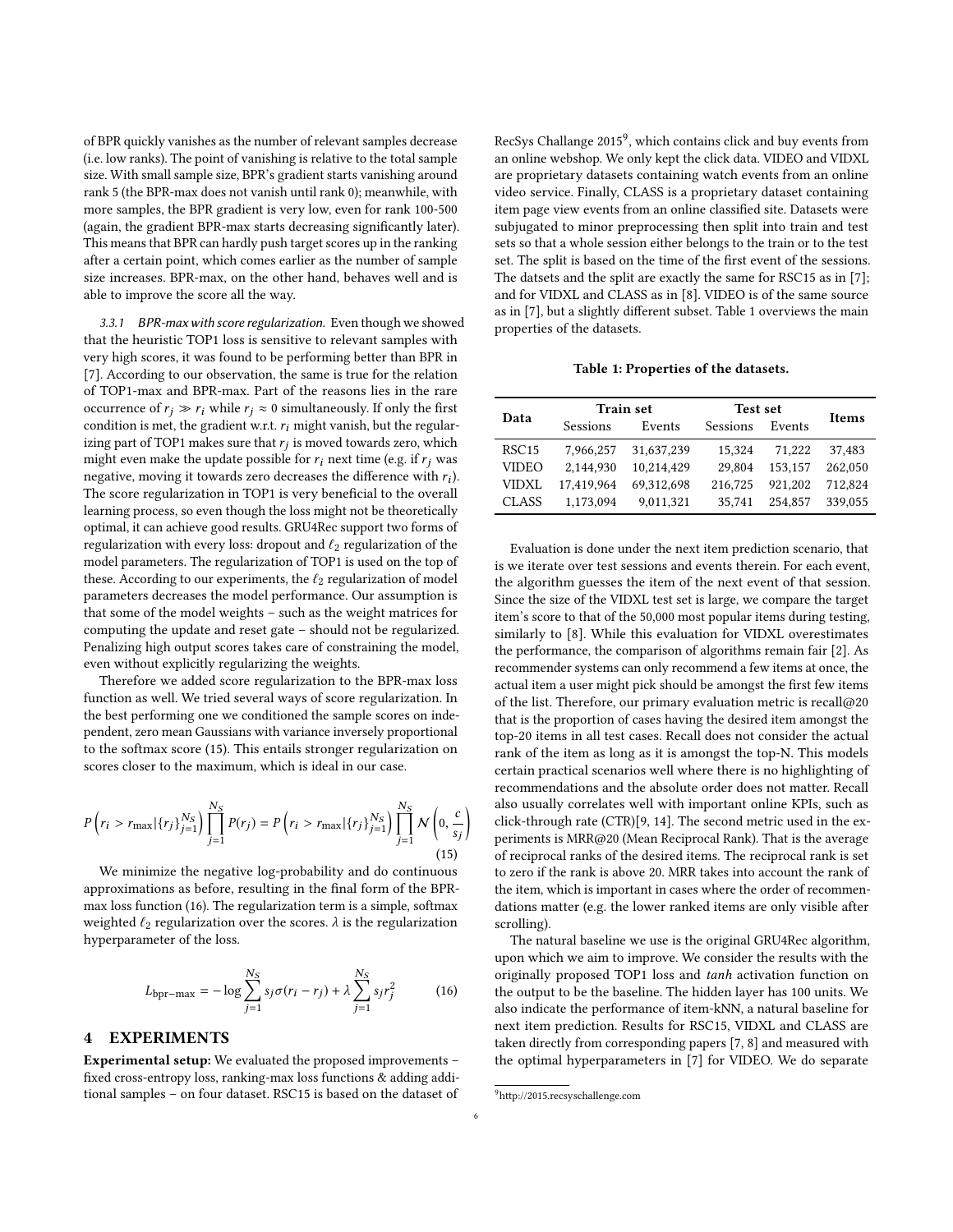hyperparameter optimization on a separate validation set for the proposed improvements.

The methods are implemented under the Theano framework [\[1\]](#page-8-19) in python. Experiments were run on various GPUs, training times were measured on an unloaded Titan X (Maxwell) GPU. Code is available publicly on  $G$ itHub<sup>[10](#page-6-1)</sup> for reproducibility.

## <span id="page-6-0"></span>4.1 Using additional samples

The first set of experiments examines the effect of additional negative samples on recommendation accuracy. Experiments were performed on the CLASS and the VIDEO datasets. Since results are quite similar we excluded the VIDEO results to save some space. Figure [3](#page-6-2) depicts the performance of the network with TOP1, cross-entropy, TOP1-max and BPR-max losses. Recommendation accuracy was measured with different number of additional samples, as well as in the case when all scores are computed and there is no sampling. As we discussed earlier, this latter scenario is a more theoretical one, because it is not scalable. As theory suggests (see Section [3\)](#page-2-0), the TOP1 loss does not cope well with lots of samples. There is a slight increase in performance with a few extra samples, as the chance of having relevant samples increases; but performance quickly degrades as sample size grow, thus lots of irrelevant samples are included. On the other hand, all three of the other losses react well to adding more samples. The point of diminishing return is around a few thousand of extra samples for cross-entropy. TOP1-max starts to slightly lose accuracy after that. BPR-max improves with more samples all the way, but slightly loses accuracy when all items are used.

<span id="page-6-2"></span>

Figure 3: Recommendation accuracy with additional samples on the CLASS dataset. "ALL" means that there is no sampling, but scores are computed for all items in every step.

Adding extra samples increase computational cost, yet due to easy parallelization on modern GPUs most of this cost is alleviated. Figure [4](#page-6-3) shows the training times at different sample sizes. Please note the logarithmic scale. The actual training time depends on not just the dataset, but model parameters (especially mini-batch

size) and how certain operators used for computing the loss are supported by the framework. The trend, however, is similar to for all losses. For example, the full training of the network is around 10 minutes (with the settings for cross-entropy or TOP1-max), which does not increase with even 512 extra samples. At the point of diminishing returns, i.e. at 2048 extra samples, training time is around 15 minutes, which is also totally acceptable. After that, training times grow quickly, due to exceeding the parallelization capabilities of the GPU we used. The trend is similar on the VIDEO dataset, with training times starting around 50 minutes, starting to increase at 2048 extra samples (to 80 minutes) and quickly above thereafter. This means that the proposed method can be used with zero too little additional cost in practice, unlike data augmentation methods. It is also clear that GRU4Rec can work just as well with a few thousands of negative examples as with the whole itemset, thus it can be kept scalable.

<span id="page-6-3"></span>

Figure 4: Training times with different sample sizes on the CLASS dataset.

In the next experiment we perform a parameter sensitivity analysis of the  $\alpha$  parameter that controls the sampling. Figure [5](#page-7-0) depicts the performance over different  $\alpha$  values for the cross-entropy, TOP1max and BPR-max losses. Cross-entropy favors higher  $\alpha$  values with low sample sizes and low  $\alpha$  values for large samples. This is inline with our discussion in Section [2:](#page-1-4) popular samples are useful when the sample size is very limited and at the beginning of the training, but might be exhausted quickly, thus switching to a more balanced sampling can be beneficial if we have the means to (e.g. large enough sample size). Also, the uniform sampling in this case is supplemented by the few popularity based samples of the minibatch sampling. The ranking-max losses, on the other hand, seem to prefer the middle road with a slight preference towards higher values, while the extremes perform the worst. We assume that this is mostly due to (a) being based on pairwise losses, where popular samples are usually desired; (b) and the score regularization: with popularity based sampling the scores of the most popular items would be decreased beyond what is desirable.

<span id="page-6-1"></span><sup>10</sup>https://github.com/blinded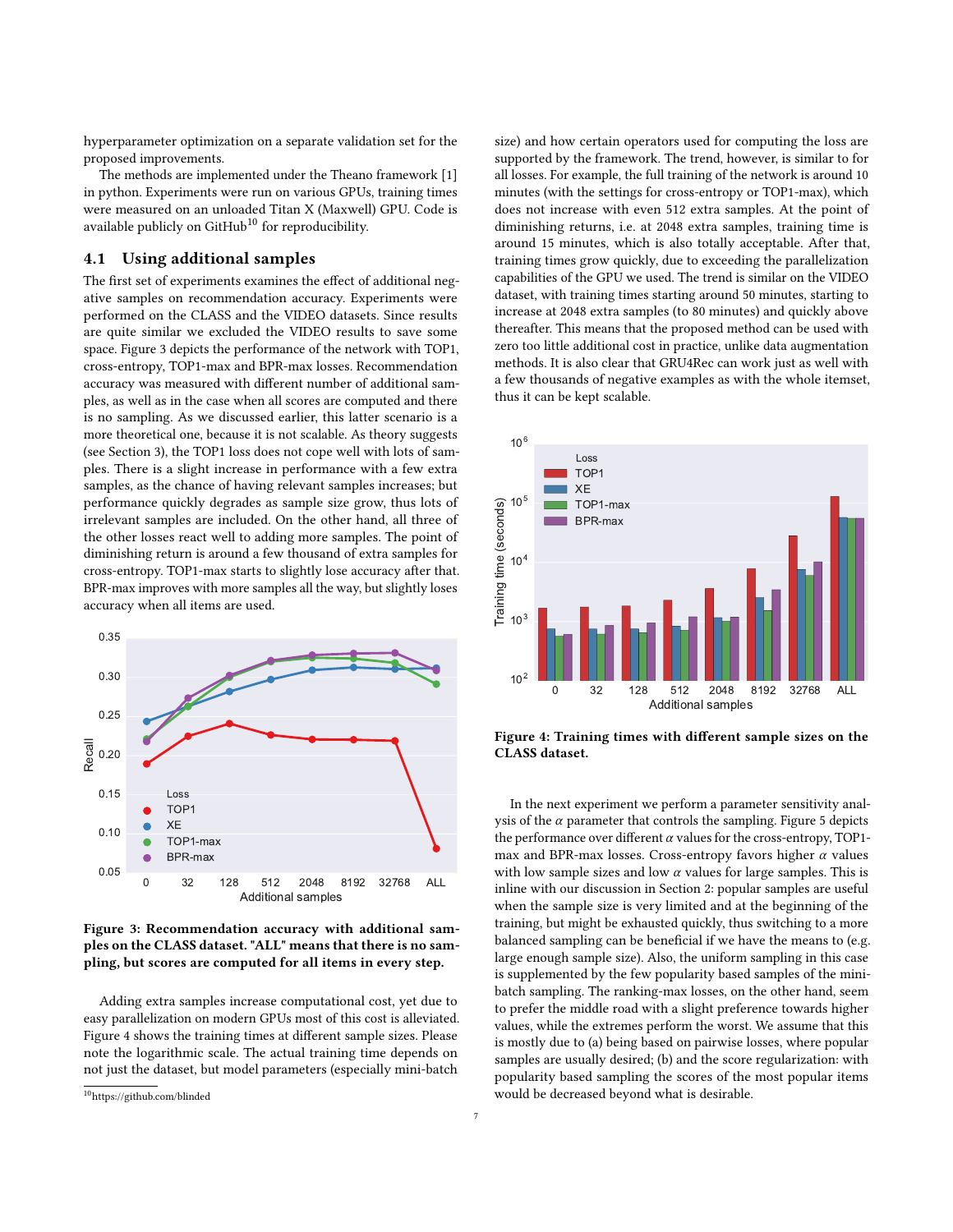<span id="page-7-0"></span>

Figure 5: The effect of the alpha parameter on recommendation accuracy at different sample sizes on the CLASS dataset. Left: cross-entropy loss; Middle: TOP1-max loss; Right: BPR-max loss.

<span id="page-7-1"></span>Table 2: Recommendation accuracy with additional samples and different loss functions compared to item-kNN and the original GRU4Rec. Improvements over item-kNN and the original GRU4Rec (with TOP1 loss) results are shown in parentheses. Best results are typeset bold.

|                   | Item       | GRU4Rec  |        | <b>GRU4Rec with additional samples</b> |                               |                               |                               |
|-------------------|------------|----------|--------|----------------------------------------|-------------------------------|-------------------------------|-------------------------------|
| <b>Dataset</b>    | <b>kNN</b> | original | XE     | TOP1                                   | XE.                           | TOP1-max                      | <b>BPR-max</b>                |
| Recall@20         |            |          |        |                                        |                               |                               |                               |
| RSC <sub>15</sub> | 0.5065     | 0.5853   | 0.5781 | $0.6117 (+20.77\%, +4.51\%)$           | $0.7112 (+40.41\%, +21.51\%)$ | $0.7086 (+39.91\%, +21.07\%)$ | $0.7190 (+41.95\%, +22.84\%)$ |
| <b>VIDEO</b>      | 0.5201     | 0.5051   | 0.5060 | $0.5325 (+2.40\%, +5.43\%)$            | $0.6222 (+19.63\%, +23.18\%)$ | $0.6421 (+23.46\%, +27.12\%)$ | $0.6524 (+25.44\%, +29.16\%)$ |
| <b>VIDXL</b>      | 0.6263     | 0.6831   | 0.7046 | $0.6723 (+7.35\%, -1.58\%)$            | $0.7972 (+27.29\%, +16.70\%)$ | $0.7935 (+26.70\%, +16.16\%)$ | $0.8020 (+28.05\%, +17.41\%)$ |
| <b>CLASS</b>      | 0.2201     | 0.2478   | 0.2545 | $0.2342 (+6.41\%, -5.50\%)$            | $0.3099 (+40.83\%, +25.07\%)$ | $0.3252 (+47.75\%, +31.22\%)$ | $0.3342 (+51.84\%, +34.87\%)$ |
|                   |            |          |        | MRR@20                                 |                               |                               |                               |
| RSC <sub>15</sub> | 0.2048     | 0.2305   | 0.2375 | $0.2367 (+15.61\%, +2.69\%)$           | $0.3059 (+49.41\%, +32.71\%)$ | $0.3045 (+48.70\%, +32.08\%)$ | $0.3119 (+52.29\%, +35.31\%)$ |
| <b>VIDEO</b>      | 0.2257     | 0.2359   | 0.2609 | $0.2295 (+1.69\%, -2.73\%)$            | $0.2970 (+31.63\%, +25.92\%)$ | $0.2950 (+30.72\%, +25.05\%)$ | $0.3019 (+33.76\%, +27.98\%)$ |
| VIDXI.            | 0.3740     | 0.3847   | 0.4343 | $0.3608(-3.53\%, -6.21\%)$             | $0.5023 (+34.31\%, +30.59\%)$ | $0.4939 (+32.05\%, +28.39\%)$ | $0.5013 (+34.01\%, +30.30\%)$ |
| <b>CLASS</b>      | 0.0799     | 0.0949   | 0.0995 | $0.0870 (+8.83\%,-8.36\%)$             | $0.1176 (+47.14\%, +23.90\%)$ | $0.1198 (+49.93\%, +26.25\%)$ | $0.1207 (+51.06\%, +27.19\%)$ |

# 4.2 Loss-functions

We measure the performance gain of the proposed improvements over the baselines. The big accuracy improvement comes from the combination of additional samples and the loss functions (fixed cross-entropy, TOP1-max and BPR-max). Table [2](#page-7-1) showcases our most important results. Besides the original version of GRU4Rec and the item-kNN, we included results with cross-entropy (XE) loss without additional sampling to confirm that the fixed cross-entropy loss still performs just slightly better than TOP1. The increase with sampling and the proper loss function is stunning as the best results exceed the accuracy of the original GRU4Rec by 15−35% and that of item-kNN by up to 52%. TOP1-max and BPR-max performs similarly (2 of 4) or better (2 of 4;  $+3 - 7\%$  improvement) than cross-entropy when using extra samples.

On RSC15, [\[19\]](#page-8-6) reported <sup>∼</sup> <sup>0</sup>.<sup>685</sup> and <sup>∼</sup> <sup>0</sup>.<sup>29</sup> in recall@20 and  $MRR@20$  respectively<sup>[11](#page-7-2)</sup> using data augmentation. Unlike our solutions, data augmentation greatly increases training times. Data augmentation and our improvements are not mutually exclusive, thus it is possible that combining the two methods, even better results can be achieved. A very recent paper [\[4\]](#page-8-20) proposes the Bayesian

version of GRU4Rec and reports <sup>∼</sup> <sup>0</sup>.<sup>61</sup> and <sup>∼</sup> <sup>0</sup>.<sup>25</sup> in recall@20 and  $MRR@20$  when using 100 units<sup>[12](#page-7-3)</sup>. Therefore our GRU4Rec version is the current best performer so far.

## 4.3 Unified item representations

Previous experiments did not find any benefits of using an embedding layer before the GRU layers. The role of the embedding layer is to translate item IDs into the latent representation space. In the recommender systems terminology, item embeddings correspond to "item feature vectors". The network has another "item feature matrix" in the form of the output weight matrix. By unifying the representations, i.e. sharing the weight matrix between the embedding layer and the output layer, we learn better item representations quicker. Preliminary experiments (Table [3\)](#page-8-21) show additional improvements in recall@20 and slight decrease in MRR@20 for most of the datasets, however, for the CLASS dataset both recall and MRR are increased significantly when unified embeddings are used (+15.02% and <sup>+</sup>21.87% in recall and MRR respectively, compared to the model trained without embeddings).

<span id="page-7-2"></span> $^{11}\rm{Read}$  from figure<br>4. Unfortunately, the results in table1 are for networks trained on various subsets of the training set.

<span id="page-7-3"></span> $12$ Based on figure1. Their best results (0.6507 and 0.3527) are achieved using 1500 units, which is highly impractical. Even though, our version still performs better wrt. recall when compared to this much bigger network.